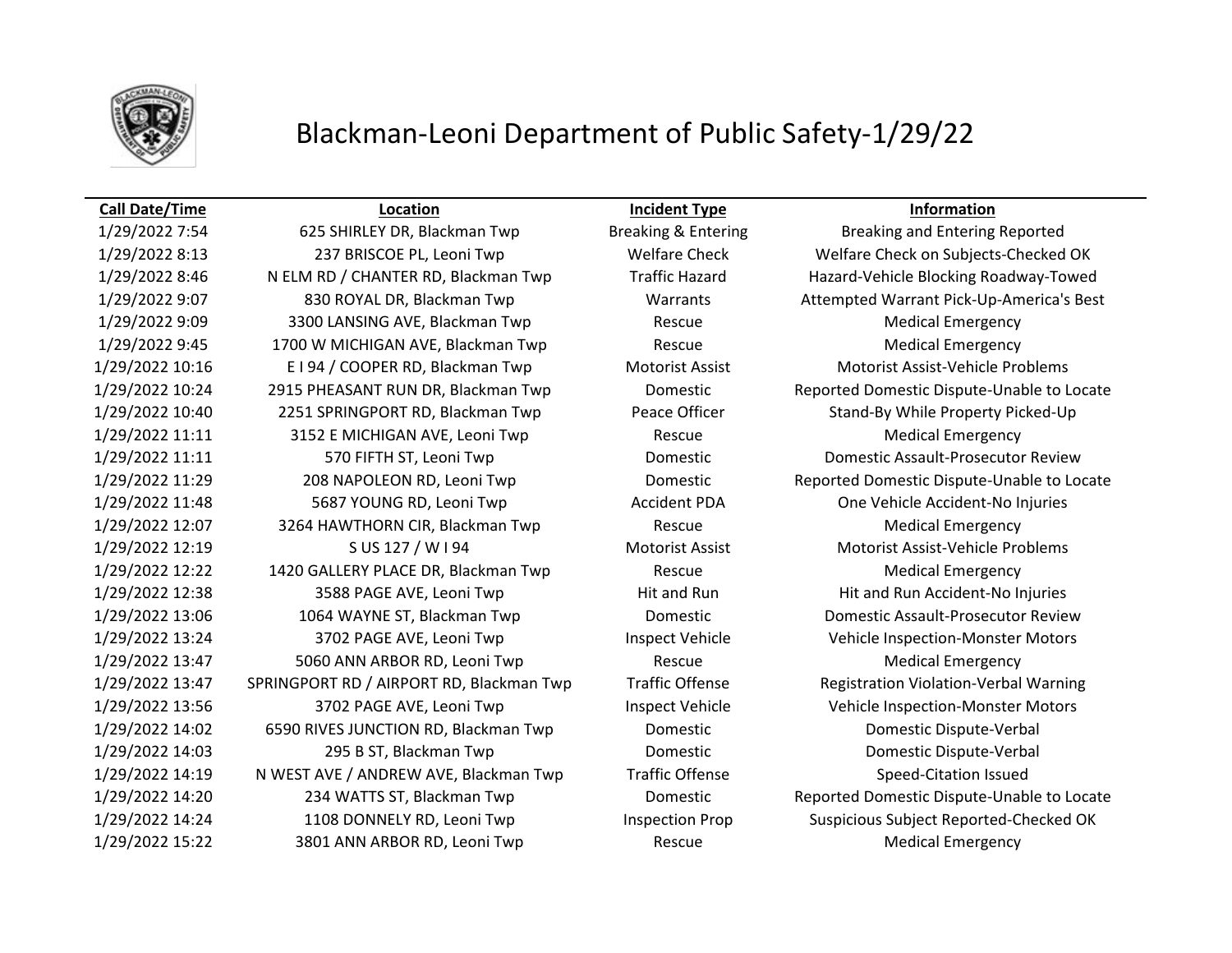

# Blackman-Leoni Department of Public Safety-1/29/22

### **Call Date/Time Location Incident Type Information**

1/29/2022 15:42 4012 MARIE CT, Blackman Twp Civil Dispute Landlord-Tenant Dispute 1/29/2022 15:45 38 S US 127, Leoni Twp Welfare Check Welfare Check on Subject 1/29/2022 15:47 4001 PAGE AVE, Leoni Twp Domestic Domestic Dispute-Verbal 1/29/2022 15:51 2251 SPRINGPORT RD, Blackman Twp Rescue Medical Emergency 1/29/2022 16:05 PAGE AVE / FALAHEE RD, Leoni Twp Obstructing Police Vehicle Pursuit-Suspect Arrested 1/29/2022 16:12 235 OAK GROVE AVE, Blackman Twp Disorderly Trouble with Neighbor Reported 1/29/2022 17:01 3000 KINGSBROOKE DR, Blackman Twp Rescue Medical Emergency 1/29/2022 17:09 3702 PAGE AVE, Leoni Twp Inspect Vehicle Vehicle Vehicle Inspection-Monster Motors 1/29/2022 18:17 STILLWELL AVE / CENTER ST, Leoni Twp Disorderly Trouble with Neighbor Reported 1/29/2022 18:20 3283 BENT TREE LN, Blackman Twp Fraud Credit Card Fraud Reported-Scam 1/29/2022 18:25 1225 S DETTMAN RD, Leoni Twp Alarm Alarm False Burglar Alarm 1/29/2022 18:30 ANN ARBOR RD / HAWKINS RD, Leoni Twp Accident PDA One Vehicle Accident-No Injuries 1/29/2022 20:06 2900 AIRPORT RD, Blackman Twp Traffic Offense Registration Violation-Verbal Warning 1/29/2022 20:21 4448 PAGE AVE, Leoni Twp Disorderly Trouble with Subjects Reported 1/29/2022 20:40 2258 SAINES MANOR DR, Blackman Twp Rescue Rescue Medical Emergency 1/29/2022 20:40 1285 BOARDMAN RD, Jackson Traffic Offense Red Light-Verbal Warning 1/29/2022 21:23 3000 KINGSBROOKE DR, Blackman Twp Rescue Medical Emergency 1/29/2022 22:03 E I 94 / S US 127, Leoni Twp Motorist Assist Motorist Assist-Vehicle Problems 1/29/2022 22:16 3804 FAIRVIEW AVE, Leoni Twp Reckless Driving Reckless Driver Reported 1/29/2022 22:27 3501 WILDWOOD AVE, Blackman Twp Inspection Prop Property Check-Jax 60 Bowling Center 1/29/2022 22:37 4201 PAGE AVE, Leoni Twp Disorderly Trouble with Subjects Reported

1/29/2022 16:10 WATTS ST / PAGE AVE, Summit Twp Assist Assist Assist to Jackson County Sheriff's Department 1/29/2022 17:07 1850 W MICHIGAN AVE, Blackman Twp Disorderly Reported Fight-Westwood Mall-Verbal Only 1/29/2022 19:17 830 ROYAL DR, Blackman Twp Suspicious Situation Suspicious Situation Reported-Checked OK 1/29/2022 19:42 3428 MAYAPPLE LN, Blackman Twp Domestic Reported Domestic Dispute-Unable to Locate 1/29/2022 20:24 830 ROYAL DR, Blackman Twp Suspicious Situation Suspicious Situation Reported-Checked OK 1/29/2022 20:46 860 BRENTWOOD RD, Blackman Twp Assault Assault Assault Reported-No Prosecution Wanted 1/29/2022 22:44 SPRINGPORT RD / BLACKMAN RD, Blackman Twp Hit and Run One Vehicle-Hit and Run Accident